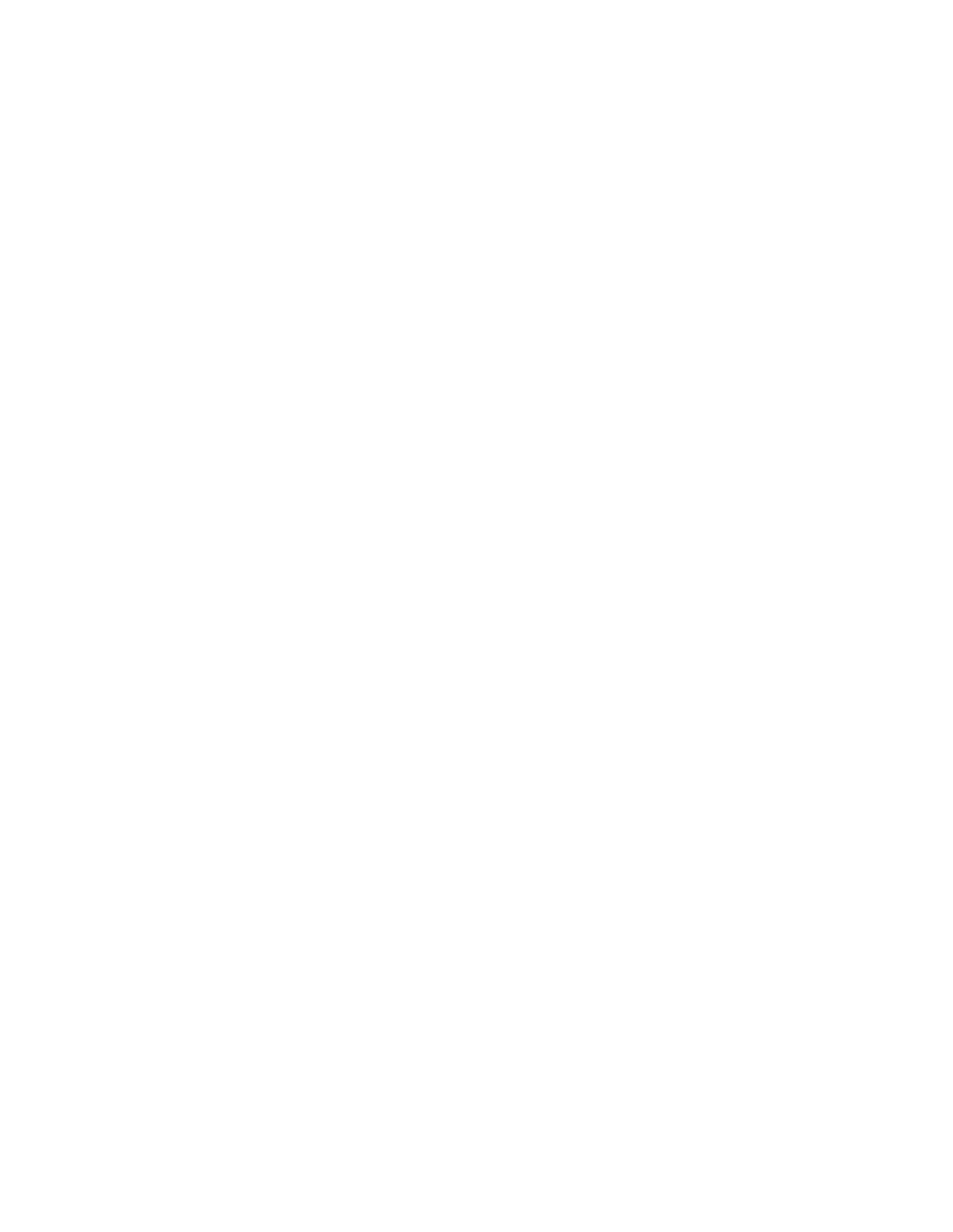| $\mathbf 1$ | operation than we do.                              |                              |
|-------------|----------------------------------------------------|------------------------------|
| 2           | PETER MCILVENNA:                                   | Oh, yeah.                    |
| 3           | <b>GARRETT ZIEGLER:</b>                            | And a lot more --            |
| 4           | PETER MCILVENNA:                                   | Yeah.                        |
| 5           | <b>GARRETT ZIEGLER:</b>                            | -- fundraising, a lot more   |
| 6           | resources.                                         |                              |
| 7           | PETER MCILVENNA:                                   | Uh-huh.                      |
| 8           | <b>GARRETT ZIEGLER:</b>                            | We are trying to carve out a |
| $\mathsf 9$ | niche where we go really deep in the rabbit hole.  |                              |
| 10          | PETER MCILVENNA:                                   | Yeah.                        |
| 11          | GARRETT ZIEGLER: Like this -- this report          |                              |
| 12          | that we're -- that it's been righteously delayed   |                              |
| 13          | because of this new iPhone backup that we have     |                              |
| 14          | access to, you know, it's 1900 footnotes. And so   |                              |
| 15          | it's going to be the authoritative history.        |                              |
| 16          | We're trying to do what somebody from your         |                              |
| 17          | neck of the woods did, which is Edward Gibbon. You |                              |
| 18          | know, the Decline and Fall of the Roman --         |                              |
| 19          | PETER MCILVENNA:                                   | Yeah.                        |
| 20          | <b>GARRETT ZIEGLER:</b>                            | -- Empire.                   |
| 21          | PETER MCILVENNA:                                   | Yeah.                        |
| 22          | <b>GARRETT ZIEGLER:</b>                            | That is an audacious goal,   |
| 23          | we may not reach it, but if somebody in 25 years   |                              |
| 24          | wants to know, okay, well there was this family    |                              |
| 25          | called the Bidens who were the American first      |                              |
|             |                                                    |                              |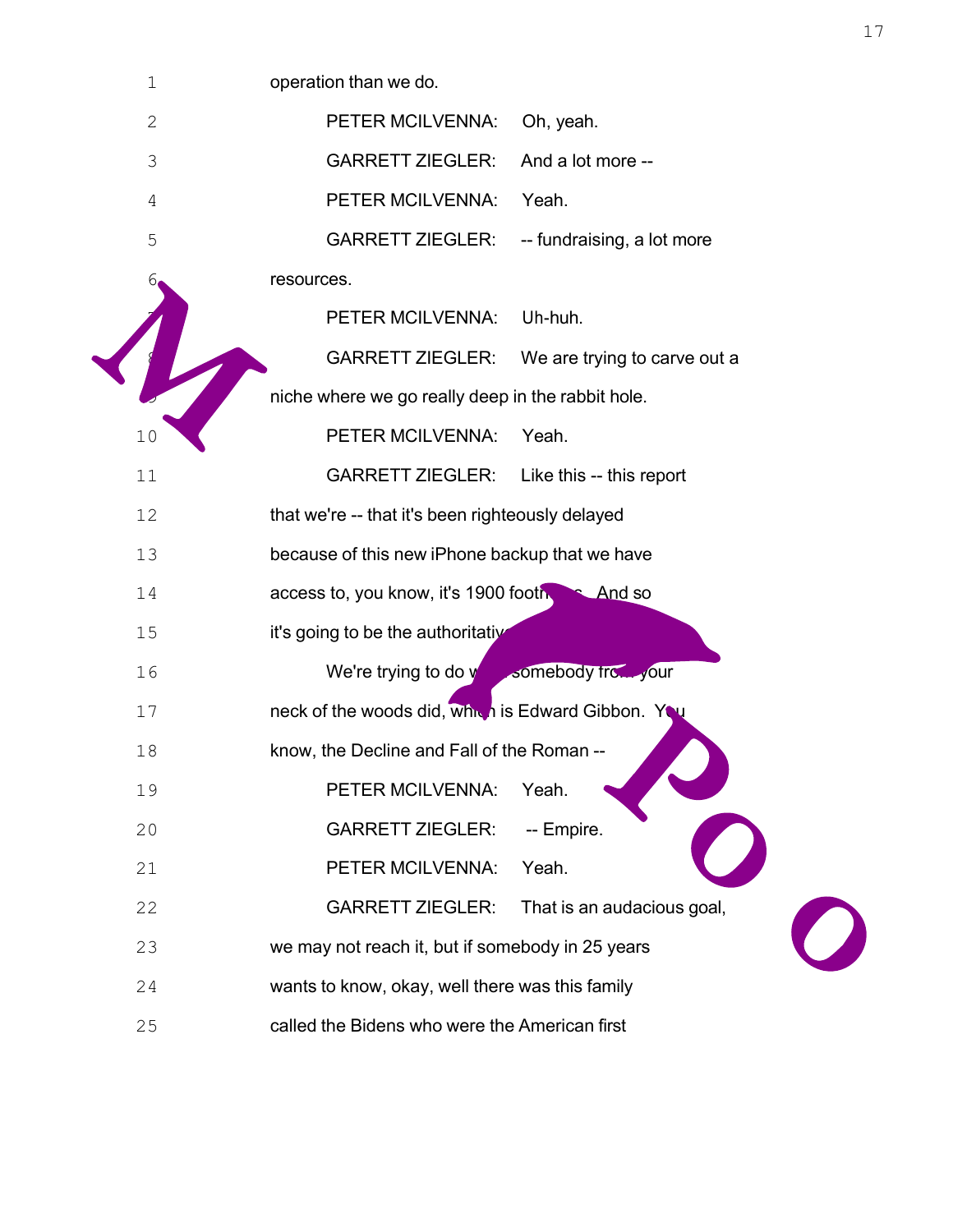| $\mathbf 1$  | family, let's learn about them.                         |
|--------------|---------------------------------------------------------|
| $\mathbf{2}$ | PETER MCILVENNA:<br>Yeah.                               |
| 3            | <b>GARRETT ZIEGLER:</b><br>You know, I want them to     |
| 4            | turn to our report. That's -- but people sometimes      |
| 5            | TOUT<br>are impatient because the people -- people want |
| 6            | justice now.                                            |
| 7            | PETER MCILVENNA:<br>Yeah.                               |
| 8            | <b>GARRETT ZIEGLER:</b><br>And I get that desire. But   |
| 9            | at the same time, we ourselves are not law              |
| 10           | enforcement. All I can do is -- is carve it up for      |
| 11           | them. All we can do is put it on a silver platter.      |
| 12           | And then there are these people who I call              |
| 13           | "doomers" who say well, Garrett, no matter what you     |
| 14           | do, the President's going to pardon his son if he       |
| 15           | gets indicted. And I say yes, comma, but that's at      |
| 16           | the federal level.                                      |
| 17           | PETER MCILVENNA:<br>Yeah.                               |
| 18           | <b>GARRETT ZIEGLER:</b><br>The President cannot pardon  |
| 19           | state crimes, and believe me, Hunter committed his      |
| 20           | fair share of state crimes.                             |
| 21           | PETER MCILVENNA:<br>Yeah.                               |
| 22           | <b>GARRETT ZIEGLER:</b><br>From drug possession to      |
|              | prostitution to insurance fraud is another huge         |
| 24           | one. Not only was he basically breaking the             |
| 25           | insurance laws by getting the cars insured under        |
|              |                                                         |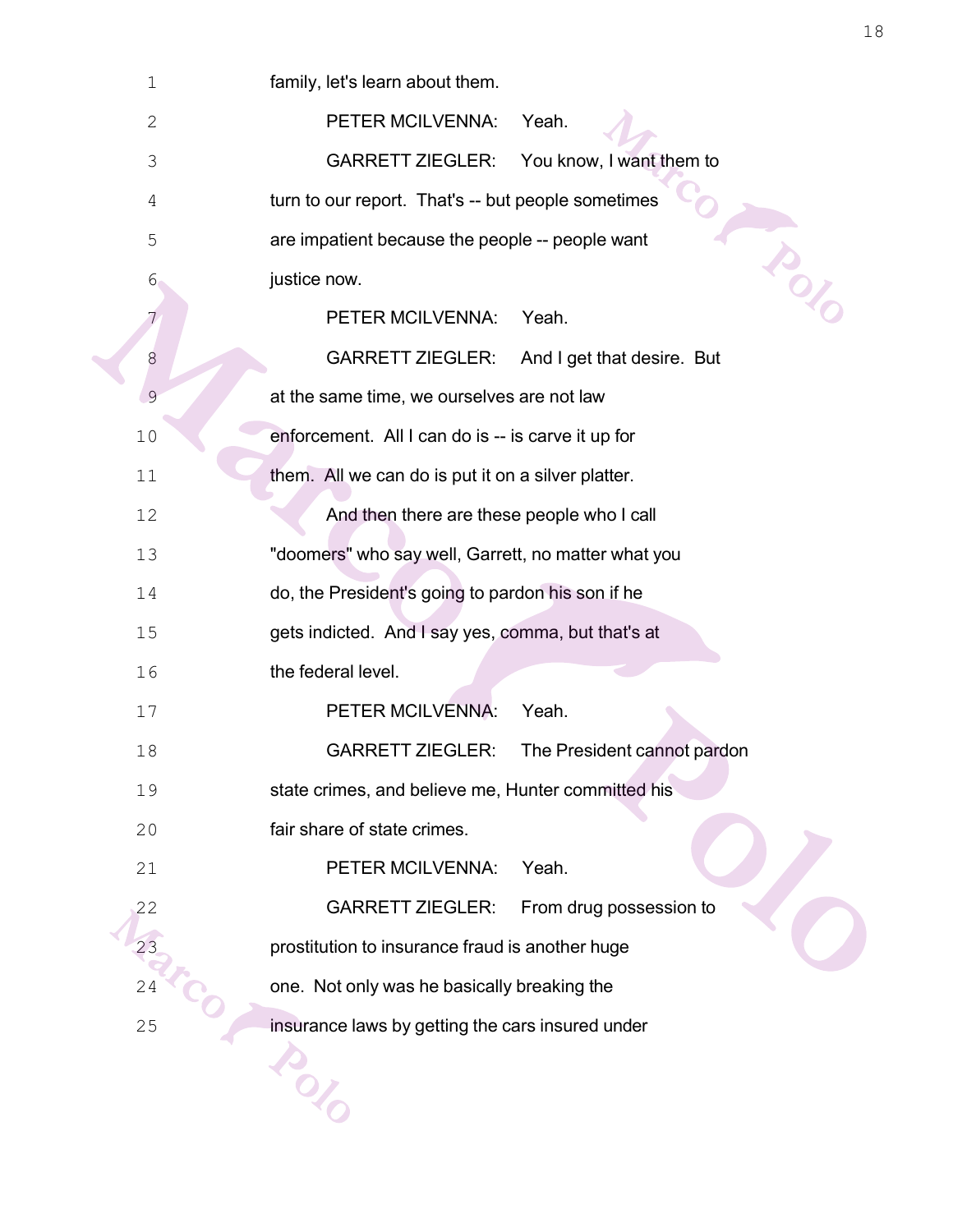| $\mathbf 1$    | his dad's name, meaning the premium was lower --           |
|----------------|------------------------------------------------------------|
| $\mathbf{2}$   | PETER MCILVENNA:<br>Yeah, yeah,                            |
| 3              | <b>GARRETT ZIEGLER:</b><br>-- he was also lying to         |
| 4              | insurance companies.                                       |
| 5              | <b>AND</b><br>One time he was high as a kite, driving from |
| $6 \,$         | California to Ar -- to Arizona, going a hundred            |
| 7              | miles an hour, drove off the road, crashed his car,        |
| 8              | and then said that he hit a pole and the tire went         |
| $\mathfrak{S}$ | out. So that's just pure fraud. He owes Hertz and          |
| 10             | all those companies, you know, probably \$25,000.          |
| 11             | To normal folks, reason why I'm bringing this              |
| 12             | up, is because people need to realize to mere              |
| 13             | mortals like you and me, we get nailed for that            |
| 14             | kind of stuff.                                             |
| 15             | PETER MCILVENNA:<br>Oh, yeah. Yeah. Yeah.                  |
| 16             | <b>GARRETT ZIEGLER:</b><br>Hunter's the most protected     |
| 17             | man in America, and, you know, I truly loathe him.         |
| 18             | So                                                         |
| 19             | Yeah.<br>PETER MCILVENNA:                                  |
| 20             | <b>GARRETT ZIEGLER:</b><br>And I have tried to be fair     |
| 21             | throughout this. We have gone through hundreds of          |
| 22             | people. Some of the people on the laptop, Peter,           |
| 23             | are kind, and want to help out Hunter, know that he        |
| 24             | is a mess in terms of his addictions and really            |
| 25             | extend a Christian hand to him; but I have found           |
|                |                                                            |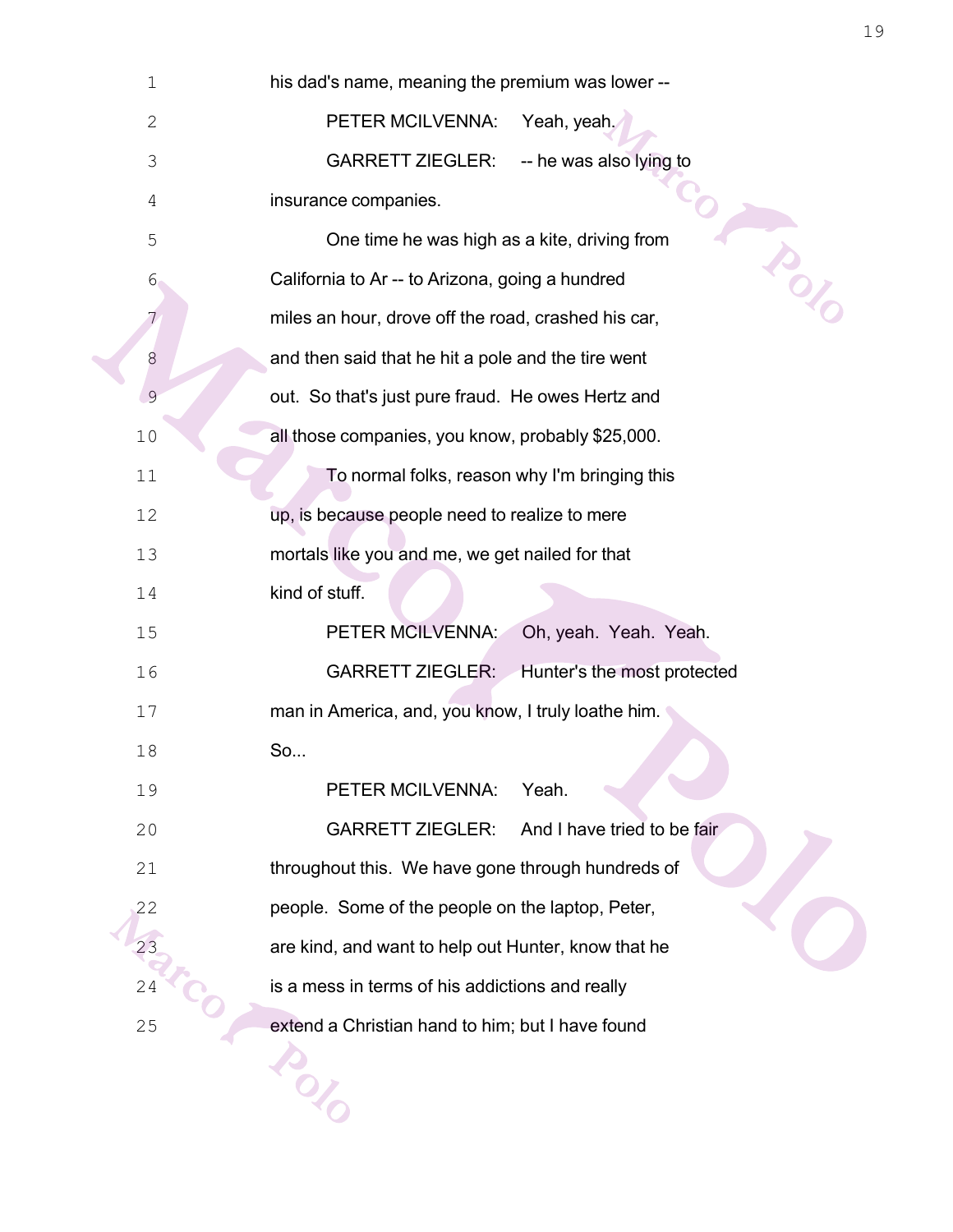| $\mathbf 1$    | very few redeeming qualities about him personally,       |
|----------------|----------------------------------------------------------|
| $\overline{2}$ | and I've wanted to find them. I've actually sought       |
| 3              | them out.                                                |
| 4              | PETER MCILVENNA:<br>Yeah.                                |
| 5              | <b>GARRETT ZIEGLER:</b><br>So, you know, I tried to --   |
| $6 \,$         | TON O<br>I tried to create an organization that I myself |
| 7              | would be interested in.                                  |
| 8              | PETER MCILVENNA:<br>Uh-huh.                              |
| $\overline{9}$ | <b>GARRETT ZIEGLER:</b><br>Like if I appro -- I always   |
| 10             | ask myself that. If I go to Marco Polo's website,        |
| 11             | and I've never been here before, is it weird? Yes.       |
| 12             | That's what we want it to be.                            |
| 13             | PETER MCILVENNA:<br>Yeah.                                |
| 14             | <b>GARRETT ZIEGLER:</b><br>We want it to be weird and    |
| 15             | simple --                                                |
| 16             | PETER MCILVENNA:<br>Yeah.                                |
| 17             | <b>GARRETT ZIEGLER:</b><br>-- and clean. And so we       |
| 18             | try to do that, meaning footnote everything.             |
| 19             | We chose the -- we chose the -- the name                 |
| 20             | because we all think -- we think it all goes back        |
| 21             | to China, just like the Venetian explorer Marco          |
| 22             | Polo did. He -- he -- he -- he investigated the          |
| 23             | orient hundreds of years ago.                            |
| 24             | And I think all roads lead to Beijing now.               |
| 25             | PETER MCILVENNA:<br>Yeah.                                |
|                |                                                          |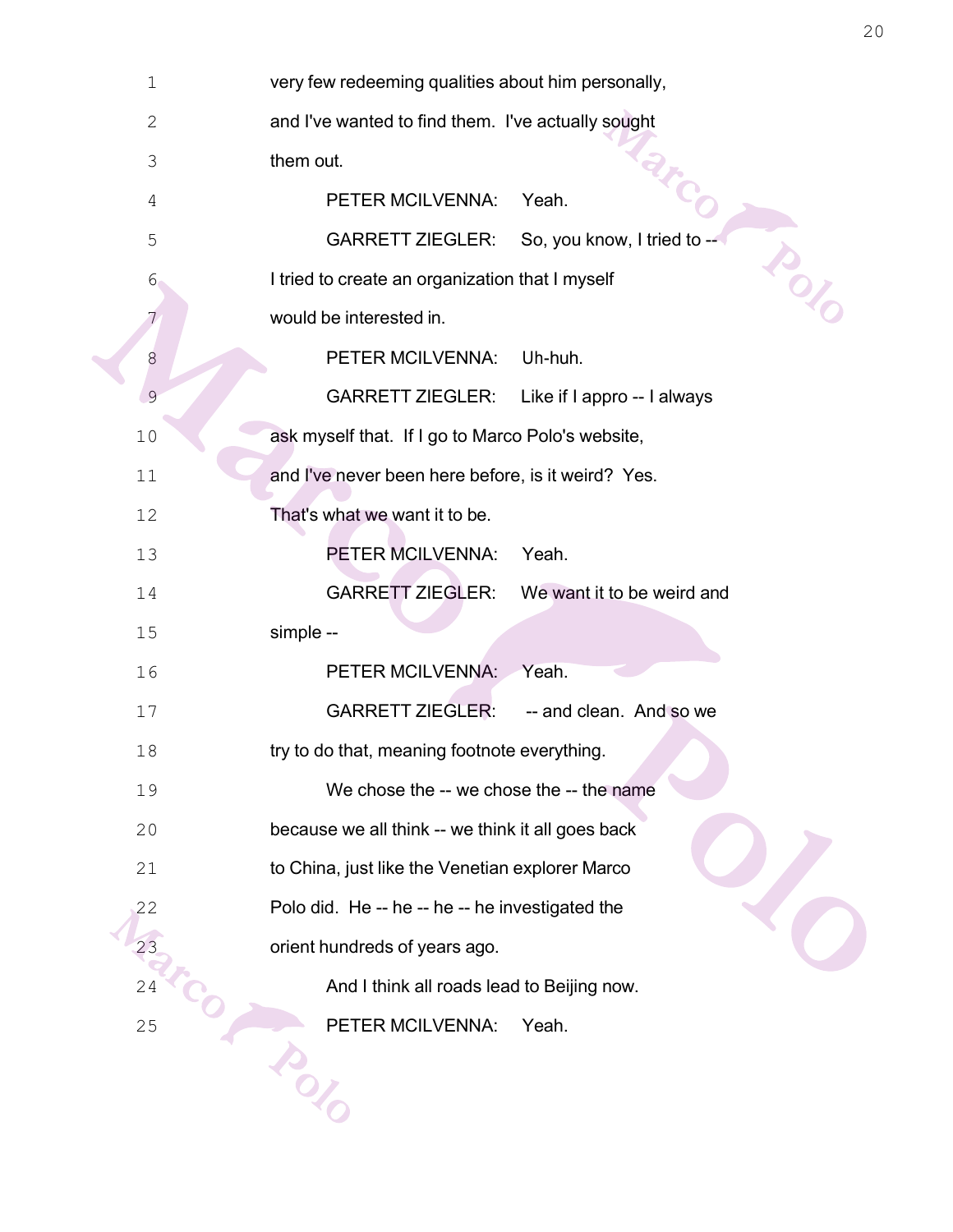| $1\,$        | <b>GARRETT ZIEGLER:</b><br>Not Rome or Tel-Aviv --      |
|--------------|---------------------------------------------------------|
| $\mathbf{2}$ | PETER MCILVENNA:<br>Right.                              |
| 3            | <b>GARRETT ZIEGLER:</b><br>-- even though they are      |
| 4            | problems.                                               |
| 5            | And I think that -- so that's the name.                 |
| $6\,$        | TON.<br>Some people were wondering, well, why a         |
| 7            | dolphin? Dolphins travel in packs. We -- we have        |
| 8            | a -- we have a cohort of six dudes and I think that     |
| 9            | that -- that that strategy of sort of guerrilla         |
| 10           | warfare.                                                |
| 11           | PETER MCILVENNA:<br>Yeah.                               |
| 12           | <b>GARRETT ZIEGLER:</b><br>You know, James O'Keefe says |
| 13           | they're guerrilla journalists. I like that --           |
| 14           | PETER MCILVENNA:<br>Yeah. Yeah.                         |
| 15           | <b>GARRETT ZIEGLER:</b><br>-- analogy a lot because     |
| 16           | it's hard to beat a guerrilla group that, number        |
| 17           | one, has loyalty to one another; and number --          |
| 18           | PETER MCILVENNA:<br>Yeah.                               |
| 19           | -- two, is all on the same<br><b>GARRETT ZIEGLER:</b>   |
| 20           | mission. It's very difficult.                           |
| 21           | PETER MCILVENNA:<br>What you're doing exposes           |
| 22           | the other hypocrisy, not only the Democrats but         |
|              | actually --                                             |
| 24           | <b>GARRETT ZIEGLER:</b><br>Uh-huh.                      |
| 25           | PETER MCILVENNA:<br>-- in the system, the               |
|              |                                                         |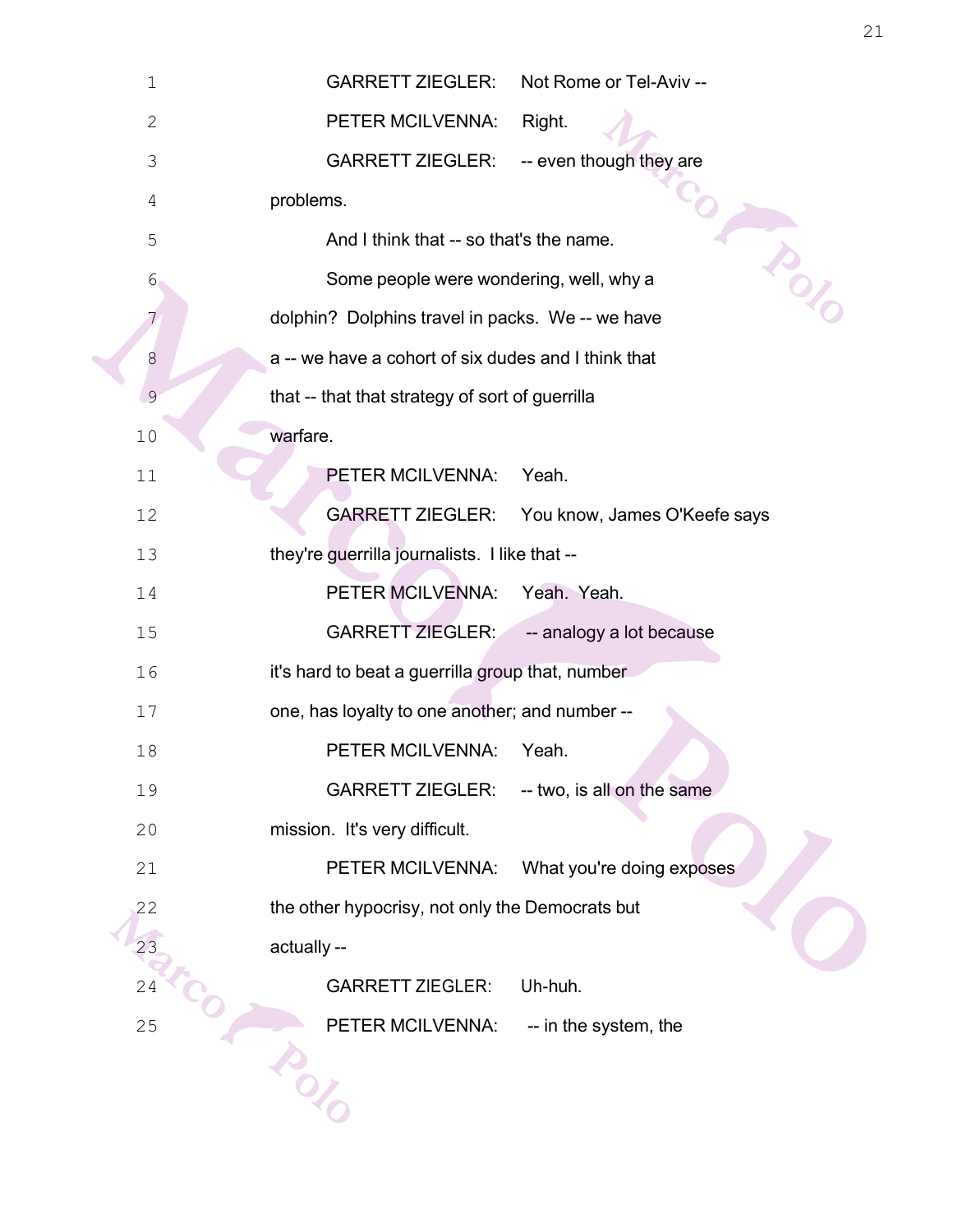| 1            | establishment or call it whatever you want. As an       |
|--------------|---------------------------------------------------------|
| $\mathbf{2}$ | example, and we'll not even get into the gun            |
| 3            | discussion because from the U.K. it's completely        |
| 4            | confusing, but the Democrats want to tighten up and     |
| 5            | yet they have the President's son with a massive        |
| 6            | in C<br>drug problem --                                 |
| 7            | <b>GARRETT ZIEGLER:</b><br>Yep.                         |
| 8            | PETER MCILVENNA:<br>-- having guns. Surely              |
| 9            | that's dangerous; but according to Joe Biden, I         |
| 10           | guess then, that's just normal. Well --                 |
| 11           | <b>GARRETT ZIEGLER:</b><br>You'll shoot your lung out.  |
| 12           | PETER MCILVENNA:<br>-- where does this tighten          |
| 13           | up come from then.                                      |
| 14           | <b>GARRETT ZIEGLER:</b><br>Yeah, I think that -- I was  |
| 15           | just corrected on phone and, like I said with the       |
| 16           | reporter that I previously alluded to, I said their     |
| 17           | views aren't congruent, they're incongruent. And        |
| 18           | she --                                                  |
| 19           | Uh-huh.<br>PETER MCILVENNA:                             |
| 20           | <b>GARRETT ZIEGLER:</b><br>-- she said, well, you know, |
| 21           | maybe they are congruent in the sense that the --       |
| 22           | the left, right now, i.e., the Democrats, they          |
| 23           | don't care that we're not enforcing the laws that       |
| 24           | are already on our books.                               |
| 25           | PETER MCILVENNA:<br>Yeah.                               |
|              |                                                         |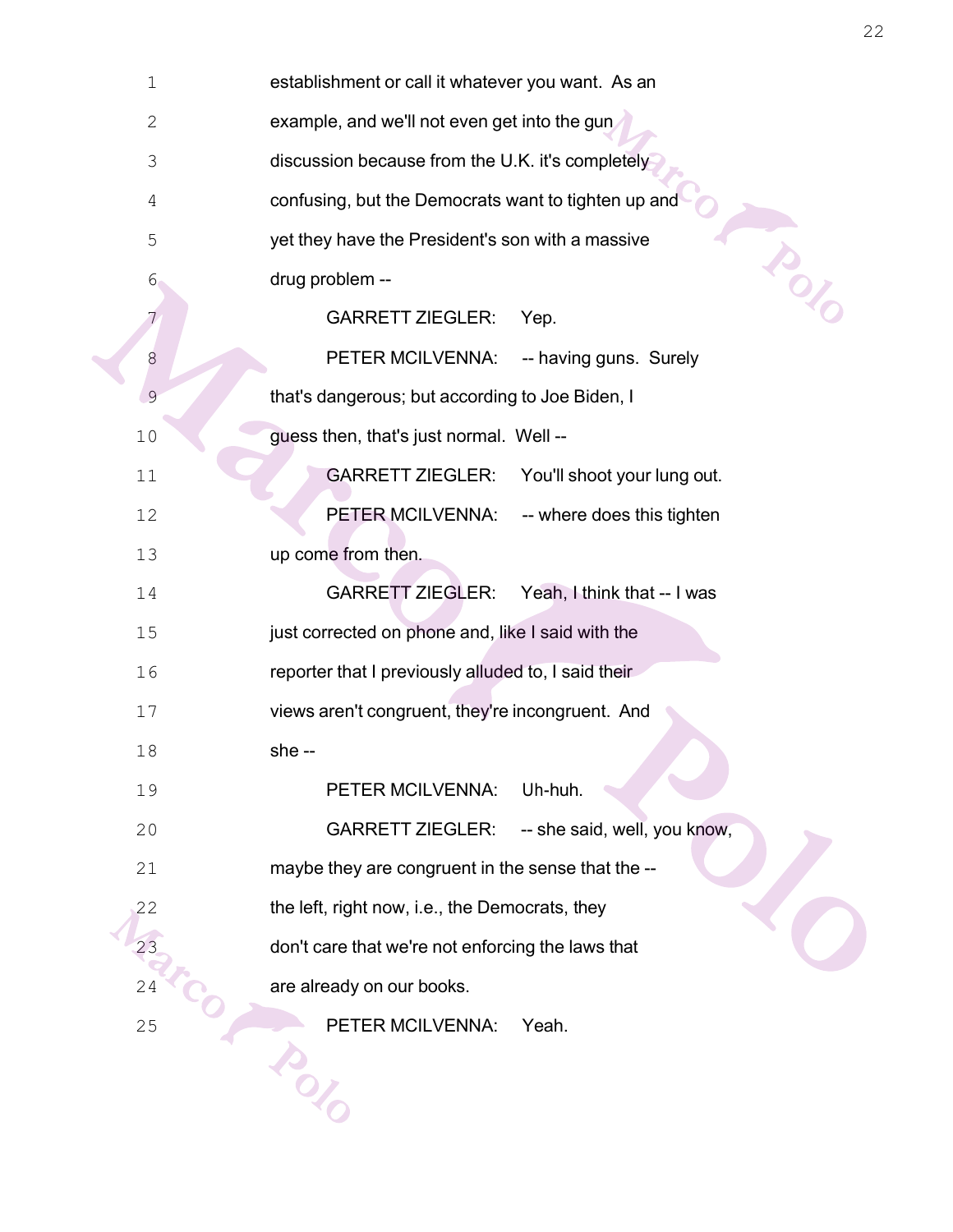| $1\,$         | <b>GARRETT ZIEGLER:</b><br>What they want to do is      |
|---------------|---------------------------------------------------------|
| $\mathbf{2}$  | enforce new laws --                                     |
| 3             | PETER MCILVENNA:<br>Yeah.                               |
| 4             | <b>GARRETT ZIEGLER:</b><br>-- and selectively enforce   |
| 5             | those laws on their --<br>1201                          |
| $6 \,$        | PETER MCILVENNA:<br>Yeah.                               |
| 7             | <b>GARRETT ZIEGLER:</b><br>-- political opponents which |
| 8             | is the definition of Bolshevism.                        |
| $\mathcal{G}$ | PETER MCILVENNA:<br>Yeah. Yeah.                         |
| 10            | <b>GARRETT ZIEGLER:</b><br>Which is what we're facing   |
| 11            | today. We are in sort of a nine -- we're in an          |
| 12            | American version of 1916 Russia.                        |
| 13            | PETER MCILVENNA:<br>Yeah.                               |
| 14            | <b>GARRETT ZIEGLER:</b><br>Where there is a             |
| 15            | belligerent, well-funded insurgency and instead of      |
| 16            | little 5'4" Vladimir Lenin killing everybody, what      |
| 17            | we have are HR departments.                             |
| 18            | <b>PETER MCILVENNA:</b><br>Yeah.                        |
| 19            | And people who will just<br><b>GARRETT ZIEGLER:</b>     |
| 20            | fire you.                                               |
| 21            | PETER MCILVENNA:<br>Yeah.                               |
| 22            | <b>GARRETT ZIEGLER:</b><br>Basically I have made        |
| 23            | myself, in the corporate world, unemployable for        |
| 24            | the rest of my life.                                    |
| 25            | PETER MCILVENNA:<br>Yeah. Yeah.                         |
|               |                                                         |
|               |                                                         |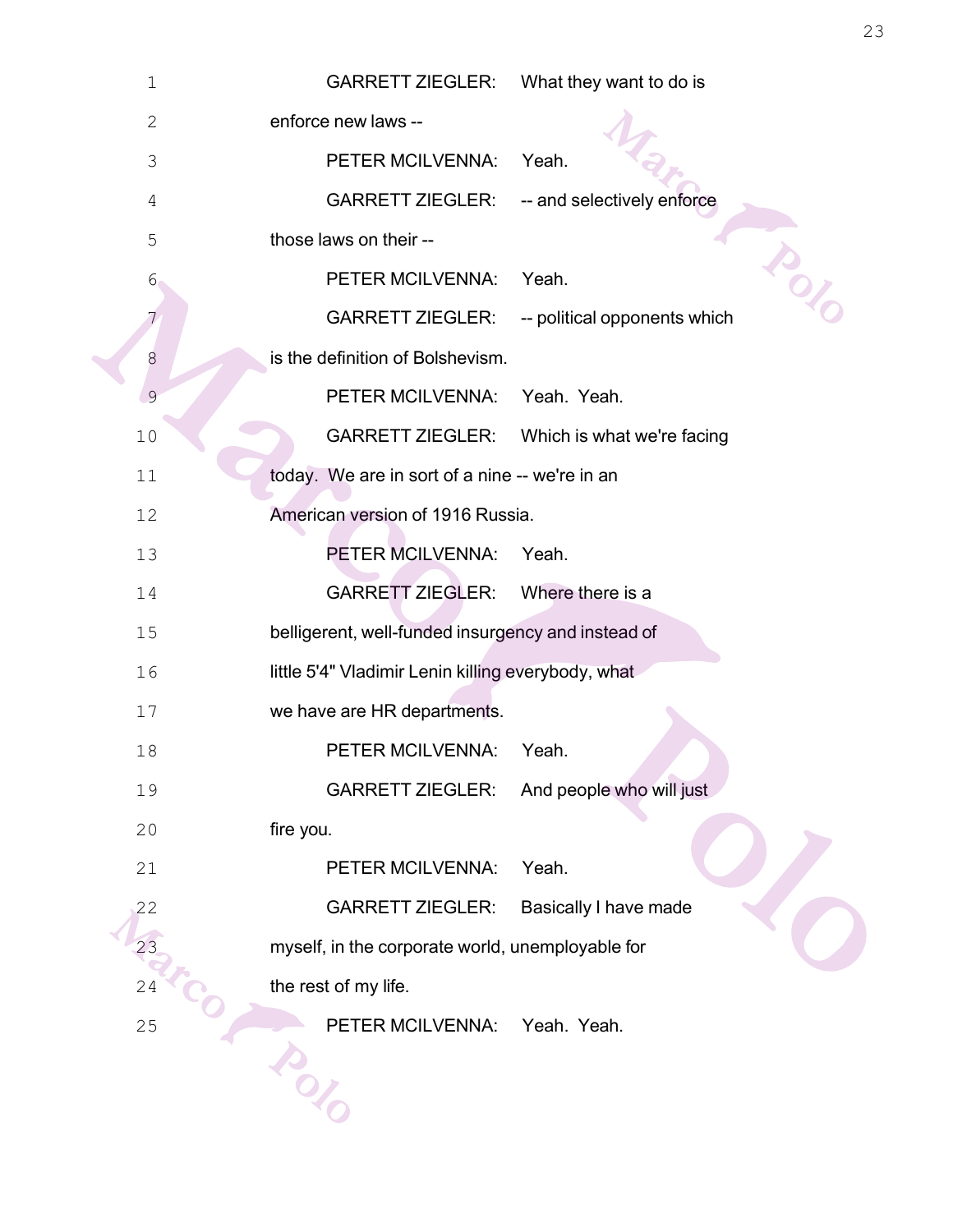| $\mathbf 1$  | <b>GARRETT ZIEGLER:</b><br>A lot of my contemporaries  |
|--------------|--------------------------------------------------------|
| $\mathbf{2}$ | in the White House --                                  |
| 3            | PETER MCILVENNA:<br>Yeah.                              |
| 4            | <b>GARRETT ZIEGLER:</b><br>-- people are -- who are in |
| 5            | my same strata, if you will, meaning got jobs out      |
| $6 \,$       | DOT<br>of the White House early, are on a sort of      |
| 7            | trajectory, number one, they didn't fight the          |
| 8            | election fraud; and number two, they're probably       |
| 9            | making three times as much money as me at Bain,        |
| 10           | BCG-                                                   |
| 11           | PETER MCILVENNA:<br>Uh-huh.                            |
| 12           | <b>GARRETT ZIEGLER:</b><br>-- McKinsey & Company. And  |
| 13           | they can't say anything publicly and they're           |
| 14           | totally muzzled.                                       |
| 15           | So I took the less -- I took the less                  |
| 16           | lucrative route to be able to be myself. I             |
| 17           | basically made myself unemployable at the corporate    |
| 18           | level of the United States and that -- that means      |
| 19           | you're literally living under tyranny.                 |
| 20           | PETER MCILVENNA:<br>Uh-huh.                            |
| 21           | <b>GARRETT ZIEGLER:</b><br>And so that is not what     |
| 22           | people want to hear but I truly think it's the         |
|              | truth.                                                 |
| 24           | I mean, try to -- try to be an executive at,           |
| 25           | say, Staples, and say that men and women are           |
|              |                                                        |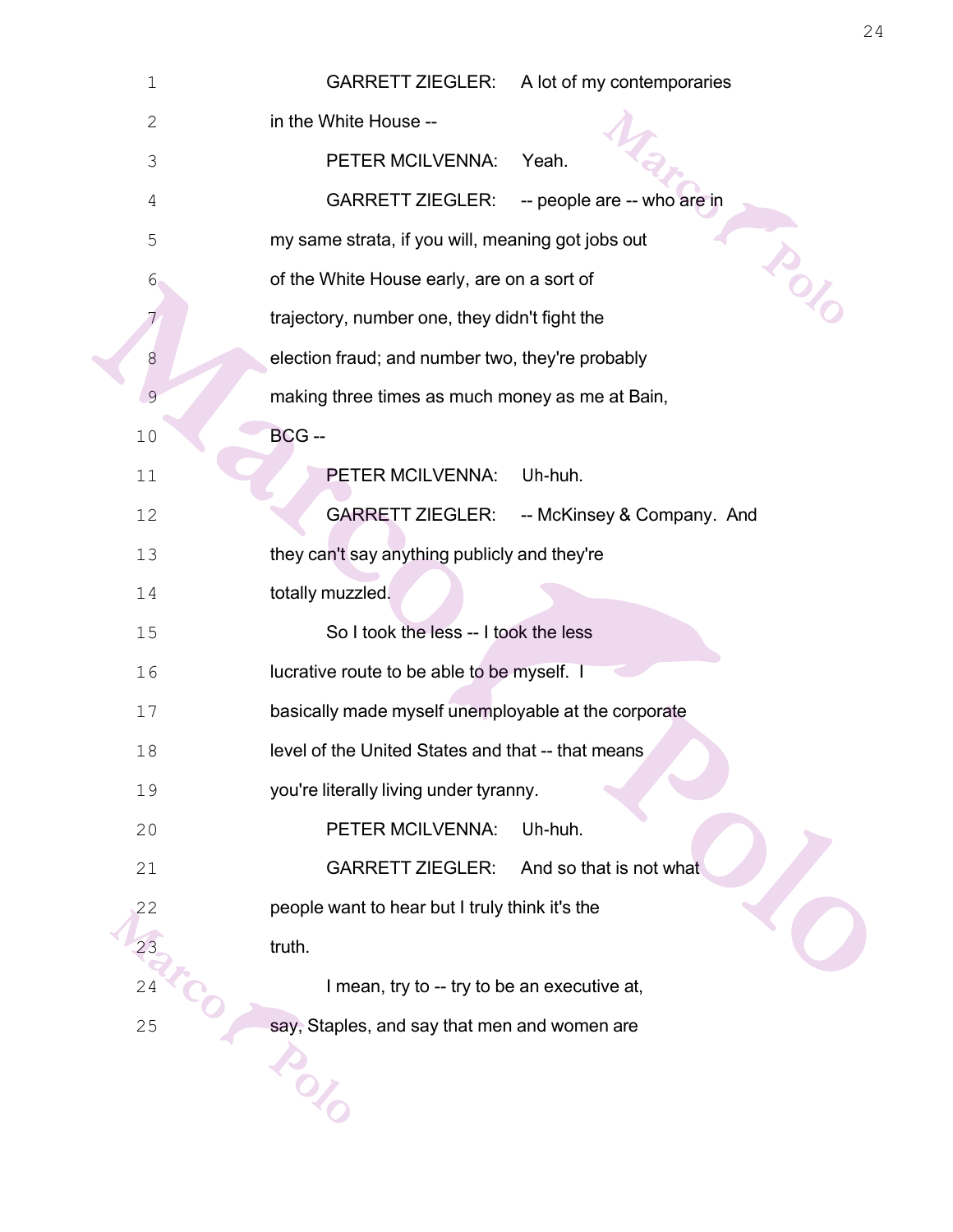| $\mathbf 1$    | different.                                                 |
|----------------|------------------------------------------------------------|
| $\mathbf 2$    | Yeah. Yeah.<br>PETER MCILVENNA:                            |
| 3              | <b>GARRETT ZIEGLER:</b><br>Like, you can make -- you       |
| $\overline{4}$ | can literally make Staples, like something that's          |
| 5              | indo<br>an office supply, and if you say on Facebook that, |
| 6              | you know what, I think women are more nurturing, I         |
| 7              | think they're better at that, and they're not              |
| 8              | better at a lot of things, like sports and                 |
| 9              | everything else.                                           |
| 10             | PETER MCILVENNA:<br>Yeah. Yeah.                            |
| 11             | <b>GARRETT ZIEGLER:</b><br>Because of their lack of        |
| 12             | upper body strength, made my God himself.                  |
| 13             | So how this relates to Marco Polo is I really              |
| 14             | just go guns a-blazing.                                    |
| 15             | PETER MCILVENNA:<br>Uh-huh.                                |
| 16             | I would rather ask for<br><b>GARRETT ZIEGLER:</b>          |
| 17             | so-called forgiveness --                                   |
| 18             | PETER MCILVENNA:<br>Yeah.                                  |
| 19             | <b>GARRETT ZIEGLER:</b><br>-- than permission right        |
| 20             | now.                                                       |
| 21             | PETER MCILVENNA:<br>Yep. Yep.                              |
| 22             | <b>GARRETT ZIEGLER:</b><br>We will succeed -- I'm in my    |
| 23             | own personal -- not -- I'm not in litigation right         |
| 24             | now. In my own personal life I'm -- I'm having to          |
| 25             | pay an attorney to basically fend off the                  |
|                |                                                            |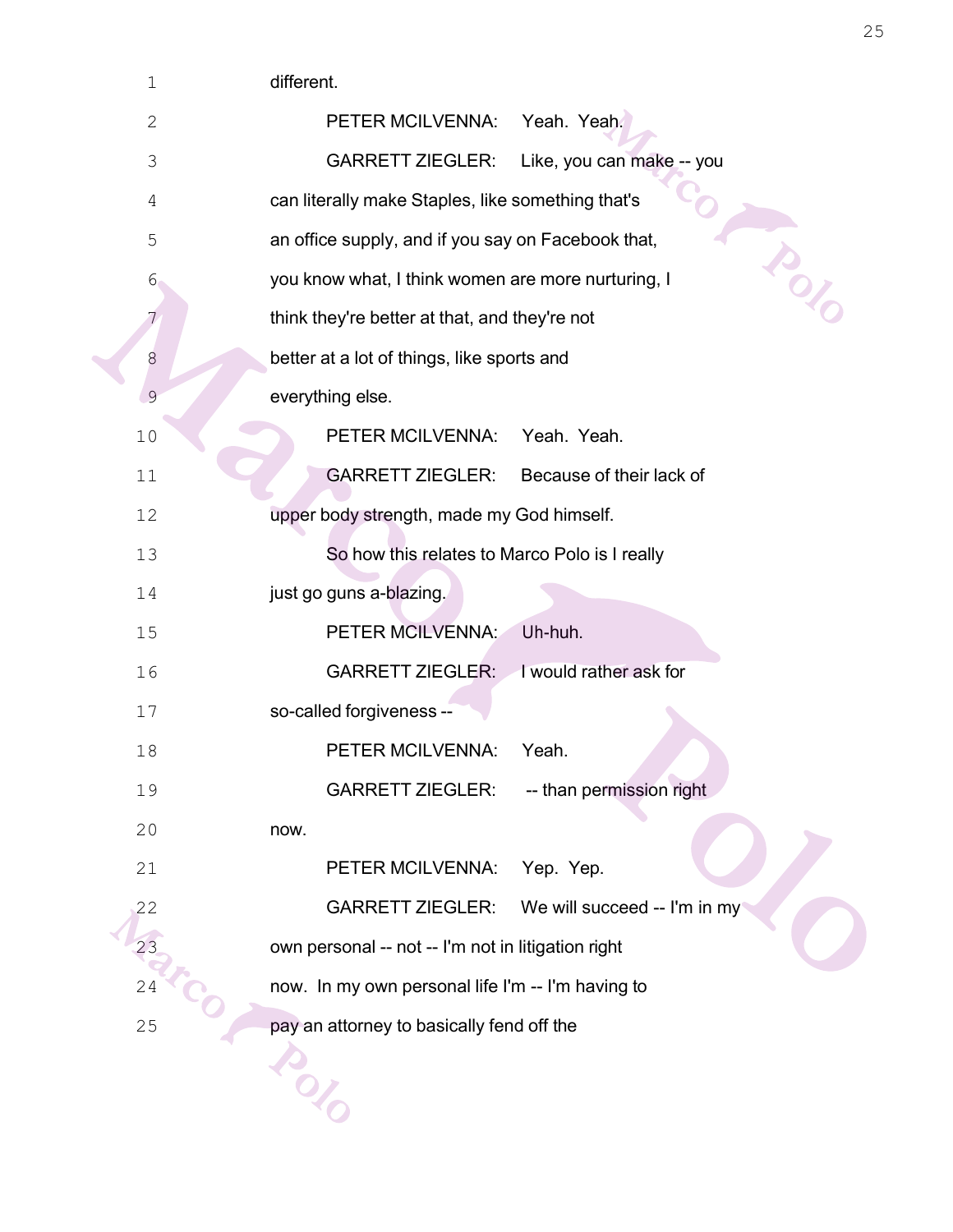| 1              | January 6th Committee, which is why I'm in town        |
|----------------|--------------------------------------------------------|
| $\mathbf{2}$   | here.                                                  |
| 3              | PETER MCILVENNA:<br>Yes.                               |
| $\overline{4}$ | <b>GARRETT ZIEGLER:</b><br>But then professionally, if |
| 5              | we're not sued on the report by one of the people      |
| 6              | is (2)<br>named in it, we will have not done our job.  |
| 7              | PETER MCILVENNA:<br>Yeah.                              |
| 8              | <b>GARRETT ZIEGLER:</b><br>Because there is so much    |
| 9              | pathetic material -- for example, three days after     |
| 10             | Hunter's brother died, Beau, of brain cancer, in       |
| 11             | 2015, Hunter is talking with somebody at               |
| 12             | Reputation.com, wanting to insert his eulogy that      |
| 13             | he gave at Beau's funeral, on his Wikipedia page.      |
| 14             | That's what he's -- that's what he's concerned         |
| 15             | of -- or concerned about, excuse me.                   |
| 16             | PETER MCILVENNA:<br>Yeah, yeah, yeah.                  |
| 17             | <b>GARRETT ZIEGLER:</b><br>You know, usually, a normal |
| 18             | human being would be mourning and saying --            |
| 19             | PETER MCILVENNA:<br>Yep.                               |
| 20             | <b>GARRETT ZIEGLER:</b><br>-- who gives a crap --      |
| 21             | PETER MCILVENNA:<br>Yep.                               |
| 22             | <b>GARRETT ZIEGLER:</b><br>-- about my Wikipedia page. |
| 23             | No, Hunter -- so what do we do? We actually            |
| 24             | talk about the people at Reputation.com. I mean,       |
| 25             | Reputation.com is a propaganda outfit that nobody      |
|                |                                                        |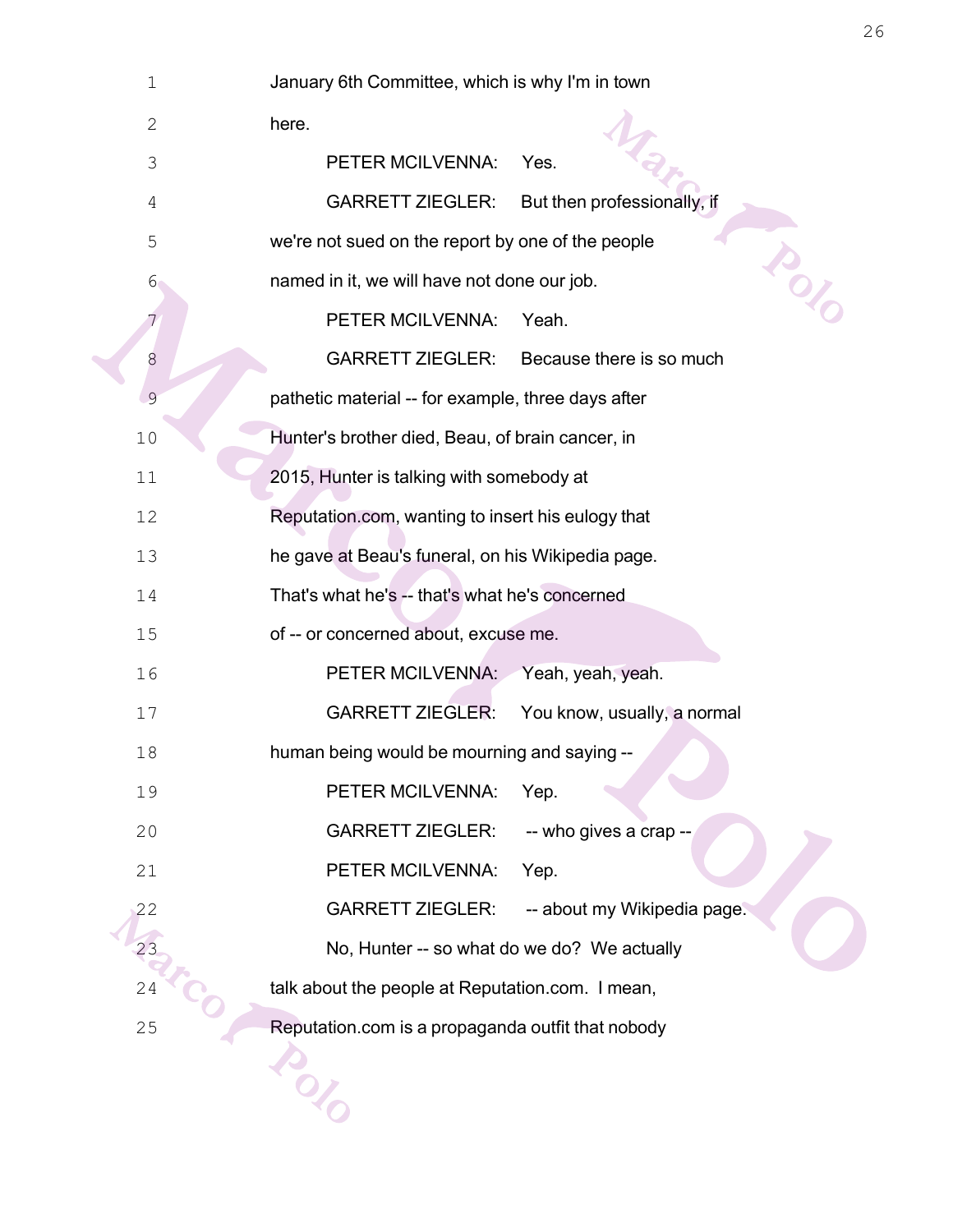| 1              | knows about --                                                     |
|----------------|--------------------------------------------------------------------|
| $\mathbf{2}$   | PETER MCILVENNA:<br>Yep.                                           |
| 3              | <b>GARRETT ZIEGLER:</b><br>-- that basically curates               |
| $\overline{4}$ | Wikipedia pages for people for sixty grand.                        |
| 5              | PETER MCILVENNA:<br>Uh-huh.                                        |
| $6 \,$         | o<br>Oz<br><b>GARRETT ZIEGLER:</b><br>And then, the leftwing media |
| 7              | doesn't use Wikipedia itself but uses that as sort                 |
| 8              | of a patina of what is true and what is false.                     |
| 9              | PETER MCILVENNA:<br>Yeah.                                          |
| 10             | <b>GARRETT ZIEGLER:</b><br>And so things like that that            |
| 11             | haven't been written on are going to be written on                 |
| 12             | when our report comes out and it's going to be                     |
| 13             | illuminating to people. Because the people should                  |
| 14             | realize oh, Wikipedia is a total joke.                             |
| 15             | PETER MCILVENNA:<br>Uh-huh.                                        |
| 16             | <b>GARRETT ZIEGLER:</b><br>Why does that matter? Well,             |
| 17             | it matters because that is literally the first item                |
| 18             | people go to --                                                    |
| 19             | PETER MCILVENNA:<br>Yeah.                                          |
| 20             | -- when they look at<br><b>GARRETT ZIEGLER:</b>                    |
| 21             | someone or something. It's -- and it's an                          |
| 22             | encyclopedia of our world, of the -- of the Anglo's                |
| 23             | world, and not even just the Anglo world, all --                   |
| 24             | you know, the -- the world over.                                   |
| 25             | And so, you know, our stated mission is to                         |
|                |                                                                    |
|                |                                                                    |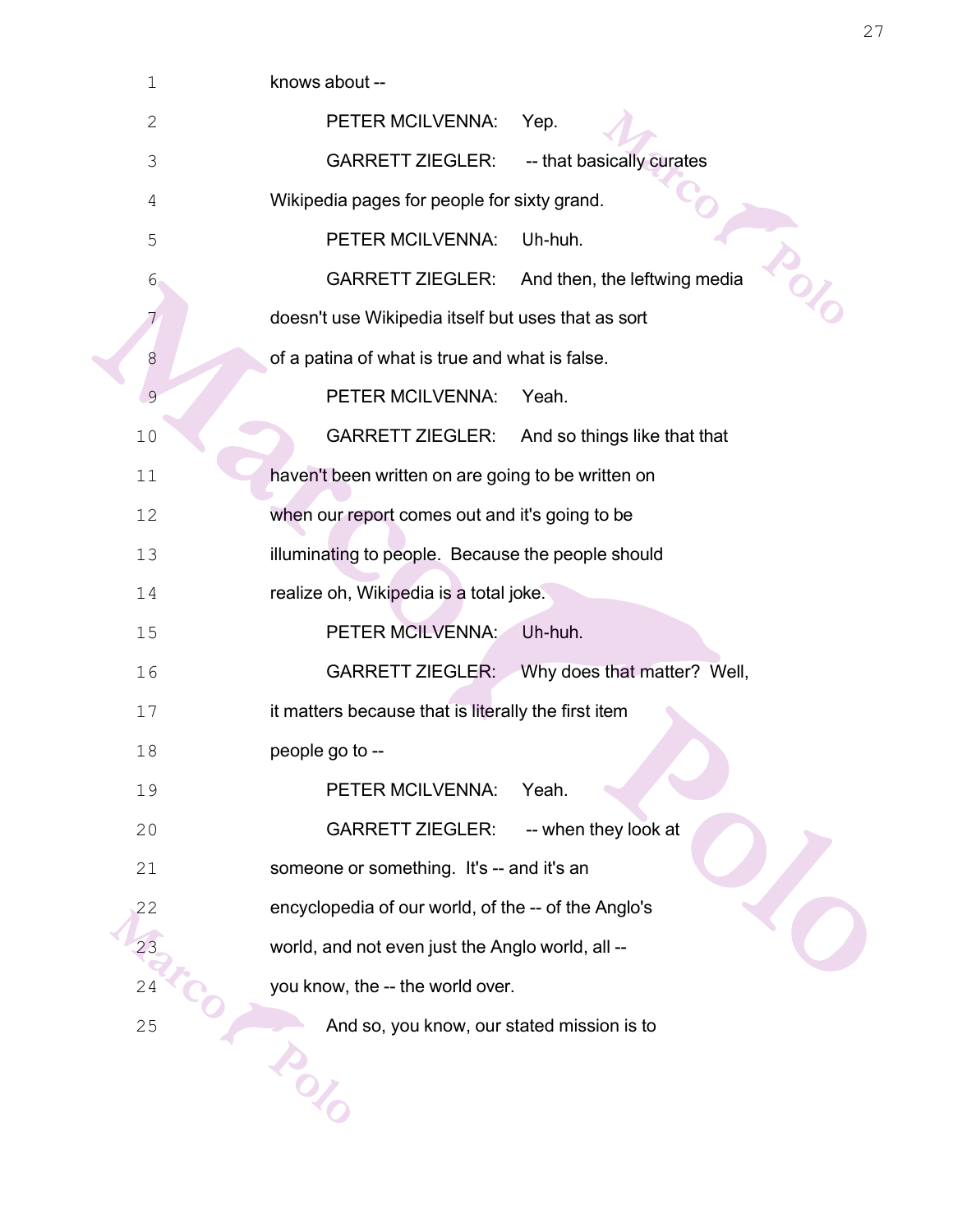| $1\,$       | expose corruption and blackmail to drive an                 |
|-------------|-------------------------------------------------------------|
| $\mathbf 2$ | American renaissance, but to do that you really             |
| 3           | have to touch on things that aren't comfortable.            |
| 4           | PETER MCILVENNA:<br>Uh-huh.                                 |
| 5           | <b>GARRETT ZIEGLER:</b><br>And that's -- that's what        |
| $6\,$       | in or<br>the Biden family is. I mean, our President is a -- |
|             | is a patriarch -- he's the patriarch of a family of         |
| 8           | drunks and drug addicts.                                    |
| 9           | PETER MCILVENNA:<br>Yep. Yeah.                              |
| 10          | <b>GARRETT ZIEGLER:</b><br>That's not my opinion, that      |
| 11          | is fact.                                                    |
| 12          | I mean the President's daughter right now is                |
| 13          | in a -- is in an upscale rehab outside of                   |
| 14          | Scottsdale. She's back in rehab again.                      |
| 15          | Is that to be made fun of? No. But what                     |
| 16          | should be talked about is why she's in there.               |
| 17          | PETER MCILVENNA:<br>Yeah.                                   |
| 18          | <b>GARRETT ZIEGLER:</b><br>Which is basically -- we are     |
| 19          | the only organization on planet Earth to tran --            |
| 20          | transcribe the diary of the President's daughter.           |
| 21          | She admits to being sexualized -- these aren't my           |
| 22          | words -- sexualized at a young age, could hear her          |
| 23          | parents having sex in the other room, doing cocaine         |
| 24          | off the charts, and basically said that she was,            |
| 25          | like, sexually abused. I mean this is crazy stuff.          |
|             |                                                             |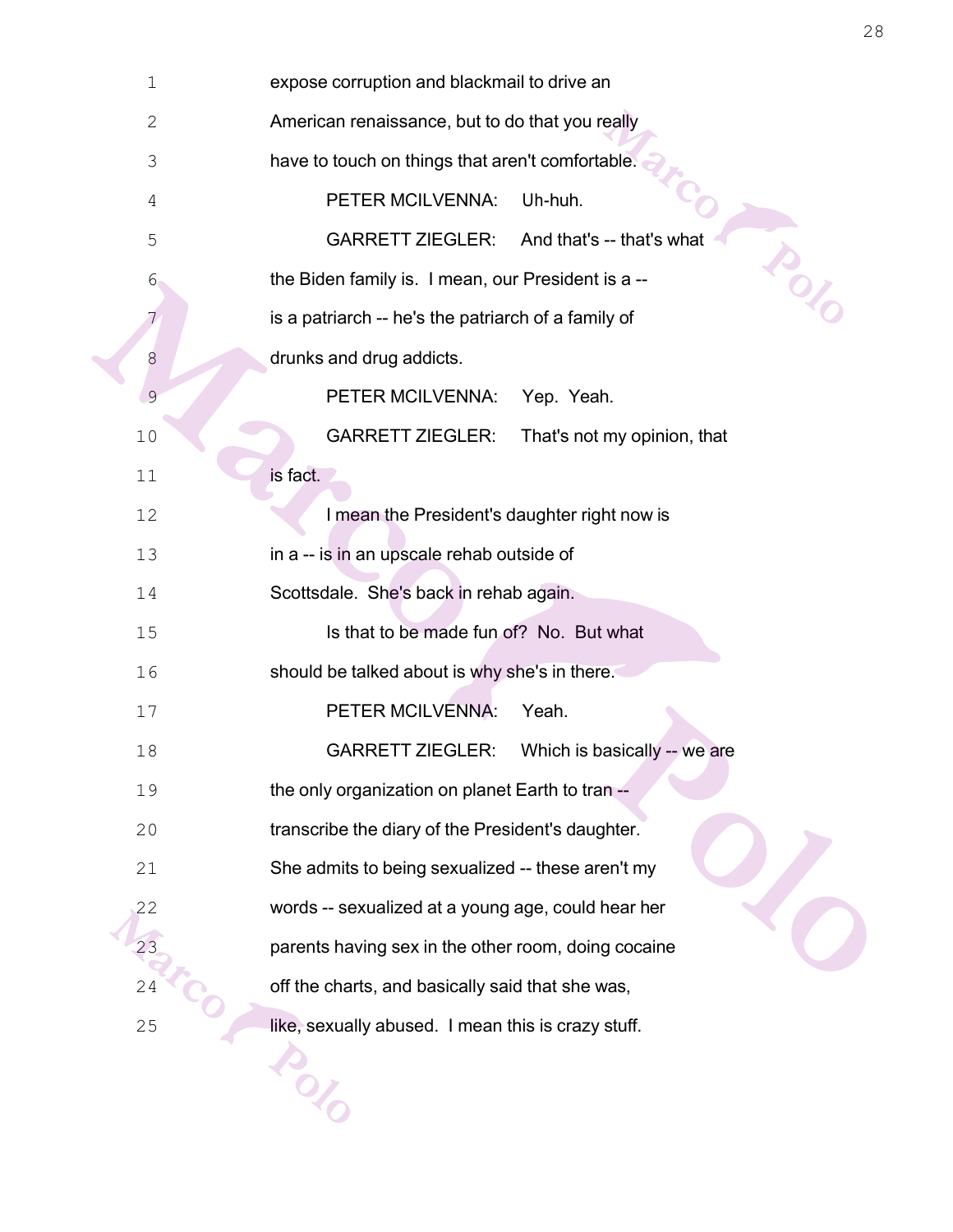| $\mathbf 1$    | Trump had his daughter sit on his lap when she          |  |
|----------------|---------------------------------------------------------|--|
| $\mathbf{2}$   | was like thirteen, at a Yankee's game, and that's       |  |
| $\mathfrak{Z}$ | huge news --                                            |  |
| 4              | Yeah. Yeah.<br>PETER MCILVENNA:                         |  |
| 5              | <b>GARRETT ZIEGLER:</b><br>-- to all these people.      |  |
| $6 \,$         | <b>TONS</b><br>PETER MCILVENNA:<br>Yeah. Yeah.          |  |
|                | <b>GARRETT ZIEGLER:</b><br>Ashley Biden is doing a      |  |
| $8\phantom{1}$ | tell-all in a cocaine-infused diary and we can't        |  |
| 9              | even talk about it.                                     |  |
| 10             | Speaking of James O'Keefe, they've been --              |  |
| 11             | I-- I've only met James O'Keefe a couple of times.      |  |
| 12             | He was at the White House for a social media summit     |  |
| 13             | in July of 2019 and I had ginger ale with him the       |  |
| 14             | previous night and we talked about -- I -- I like       |  |
| 15             | the guy.                                                |  |
| 16             | Uh-huh.<br>PETER MCILVENNA:                             |  |
| 17             | <b>GARRETT ZIEGLER:</b><br>But we don't talk regularly. |  |
| 18             | PETER MCILVENNA:<br>Yeah.                               |  |
| 19             | <b>GARRETT ZIEGLER:</b><br>However, I come to -- I      |  |
| 20             | defend my friends and what the Southern District of     |  |
| 21             | New York, specifically Mitzi Steiner, is doing to       |  |
| 22             | Project Veritas is horrible.                            |  |
| 23             | PETER MCILVENNA:<br>Yeah. Yeah.                         |  |
| 24             | <b>GARRETT ZIEGLER:</b><br>The people in the U.K.       |  |
| 25             | should -- should realize that what's -- what            |  |
|                |                                                         |  |
|                |                                                         |  |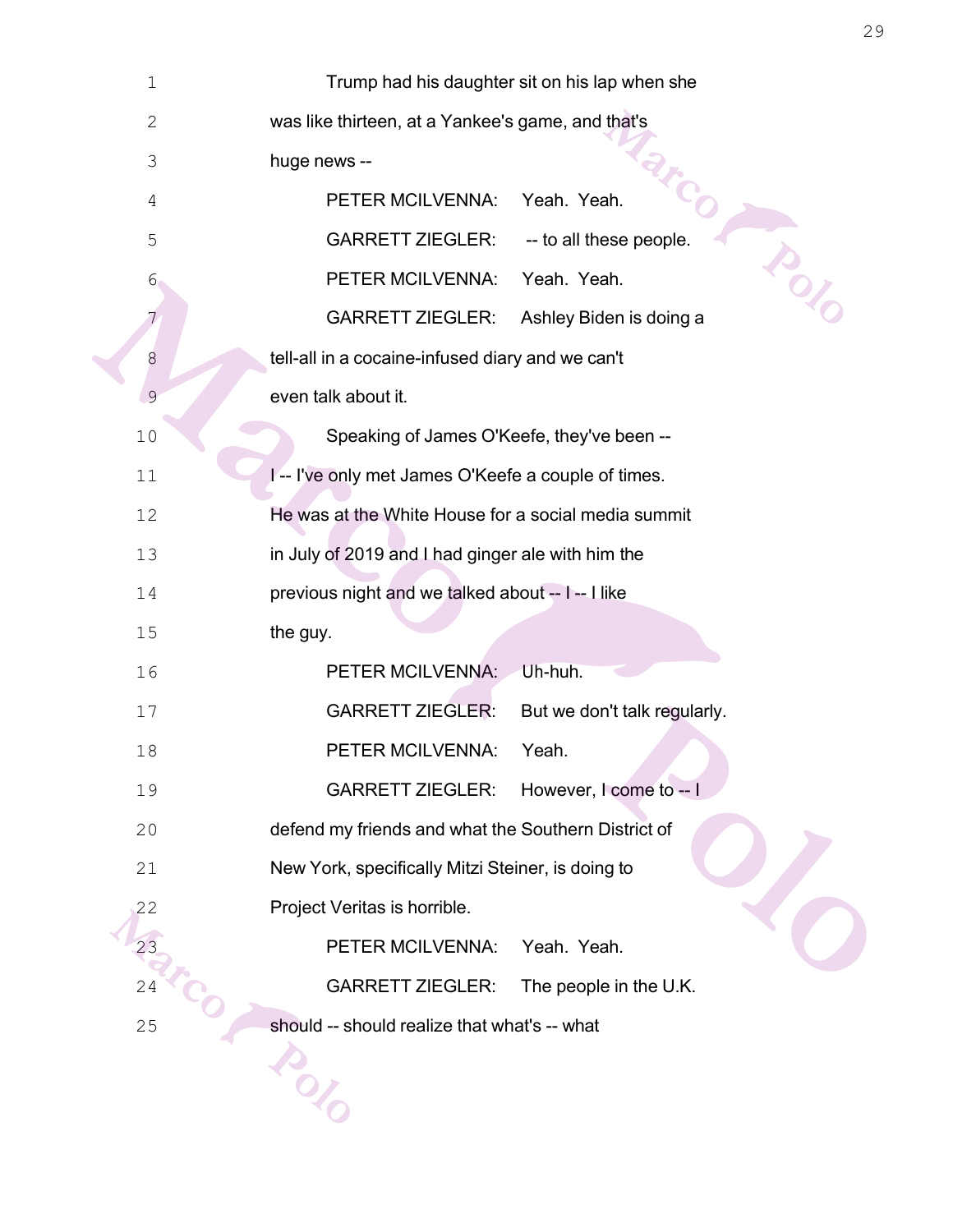| $1\,$        | happened to Project Veritas, in terms of the           |  |  |
|--------------|--------------------------------------------------------|--|--|
| $\mathbf{2}$ | subpoenas, they basically dragnet the whole            |  |  |
| 3            | leadership of Project Veritas and is --                |  |  |
| 4            | PETER MCILVENNA:<br>Yeah.                              |  |  |
| 5            | <b>GARRETT ZIEGLER:</b><br>-- going after somebody who |  |  |
| $6 \,$       | Pol.<br>picked up an abandoned diary.                  |  |  |
| 7            | And I'm so proud of the work -- and a guy from         |  |  |
| 8            | Canada who's on our team, Eli, I'm so proud of the     |  |  |
| 9            | work he did transcribing that diary. It's 112          |  |  |
| 10           | pages.                                                 |  |  |
| 11           | Uh-huh.<br>PETER MCILVENNA:                            |  |  |
| 12           | <b>GARRETT ZIEGLER:</b><br>I invite all your listeners |  |  |
| 13           | of yours to go read that diary. They'll get a good     |  |  |
| 14           | view of who is running the United States.              |  |  |
| 15           | PETER MCILVENNA:<br>Could I ask you, finally,          |  |  |
| 16           | what has been the response -- remember reading that    |  |  |
| 17           | Daily Mail article and it was, well, who is this       |  |  |
| 18           | kind of person, this Garrett, kind of behind the       |  |  |
| 19           | scenes; and instead of embracing the -- the truth,     |  |  |
| 20           | the reality, the revelations that came out, and        |  |  |
| 21           | then wondering what to do, was looking at someone      |  |  |
| 22           | to attack and to delegitimalize [sic] --               |  |  |
| 23           | <b>GARRETT ZIEGLER:</b><br>Yeah.                       |  |  |
| 24           | PETER MCILVENNA:<br>-- delegitimize it, I guess        |  |  |
| 25           | that's what you're --                                  |  |  |
|              |                                                        |  |  |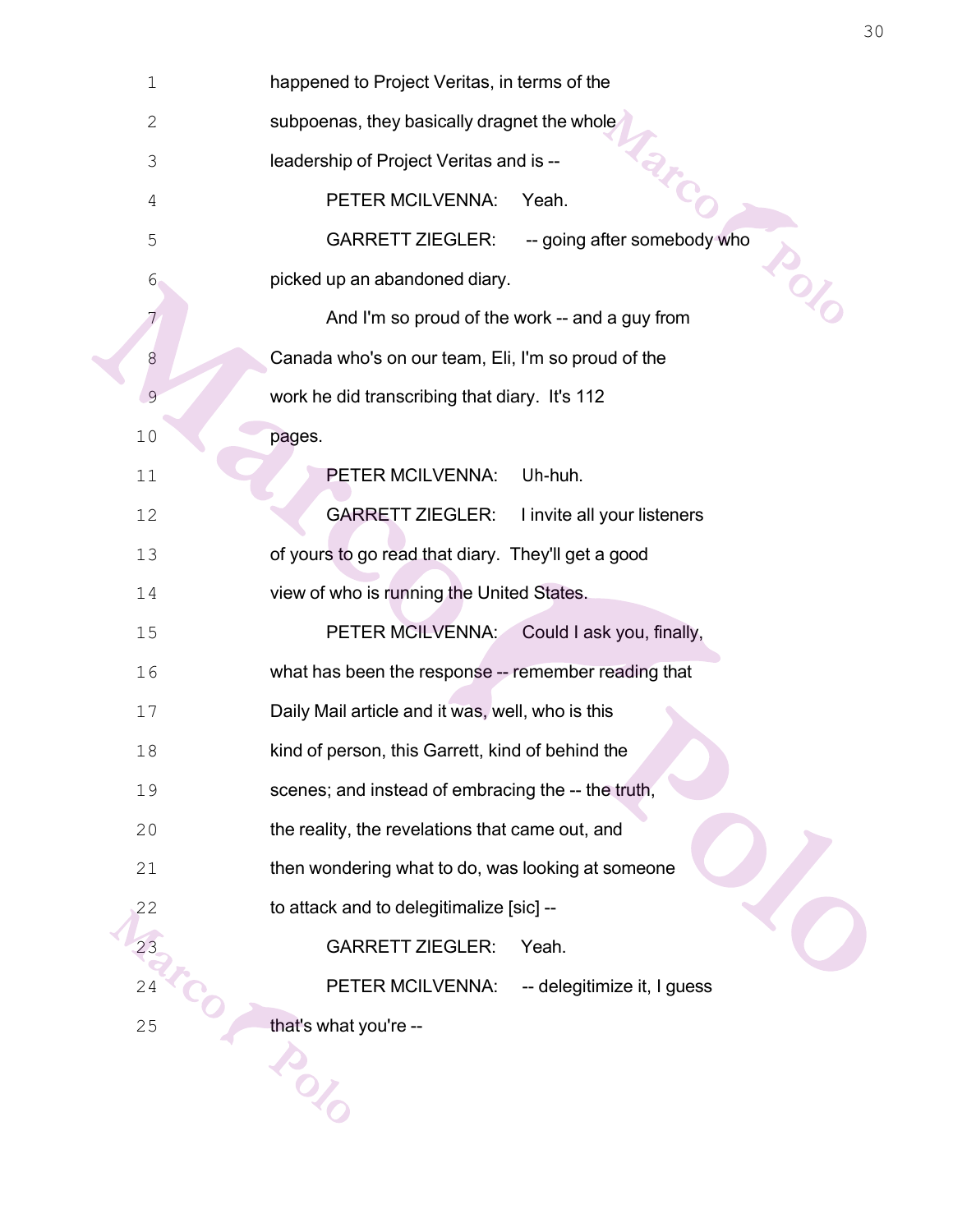| $1\,$          | <b>GARRETT ZIEGLER:</b><br>Yes, Boswell's an            |  |  |
|----------------|---------------------------------------------------------|--|--|
| $\mathbf{2}$   | interesting character, the writer at the Daily          |  |  |
| $\mathfrak{Z}$ | Mail. He got a few things wrong in that piece.          |  |  |
| 4              | PETER MCILVENNA:<br>Yeah.                               |  |  |
| 5              | <b>GARRETT ZIEGLER:</b><br>Number one is we published   |  |  |
| $6 \,$         | in old<br>every email that we have on the laptop. Their |  |  |
| 7              | forensic analysis that -- which they commissioned,      |  |  |
| 8              | which we asked for and were never given --              |  |  |
| 9              | PETER MCILVENNA:<br>Uh-huh.                             |  |  |
| $10$           | <b>GARRETT ZIEGLER:</b><br>-- because we're fair and    |  |  |
| 11             | we want to see -- they -- they accused us of            |  |  |
| 12             | holding back 15,000 emails. Maryman & -- &              |  |  |
| 13             | Associates says there's 143,000 on that laptop, we      |  |  |
| 14             | came up with 128,775.                                   |  |  |
| 15             | In -- in -- in a sane world --                          |  |  |
| 16             | PETER MCILVENNA:<br>Uh-huh.                             |  |  |
| 17             | <b>GARRETT ZIEGLER:</b><br>-- it's incumbent upon the   |  |  |
| 18             | person making -- making the accusation to provide       |  |  |
| 19             | evidence. So I've asked -- I -- I text -- I -- I        |  |  |
| 20             | messaged Josh that -- and told him that he made a       |  |  |
| 21             | mistake, we did have the emails in question that he     |  |  |
| 22             | was alluding to --                                      |  |  |
|                | PETER MCILVENNA:<br>Yeah.                               |  |  |
| 24             | <b>GARRETT ZIEGLER:</b><br>-- especially the ones at    |  |  |
| 25             | Cafe Milano; but then, you know, also -- at the         |  |  |
|                |                                                         |  |  |
|                |                                                         |  |  |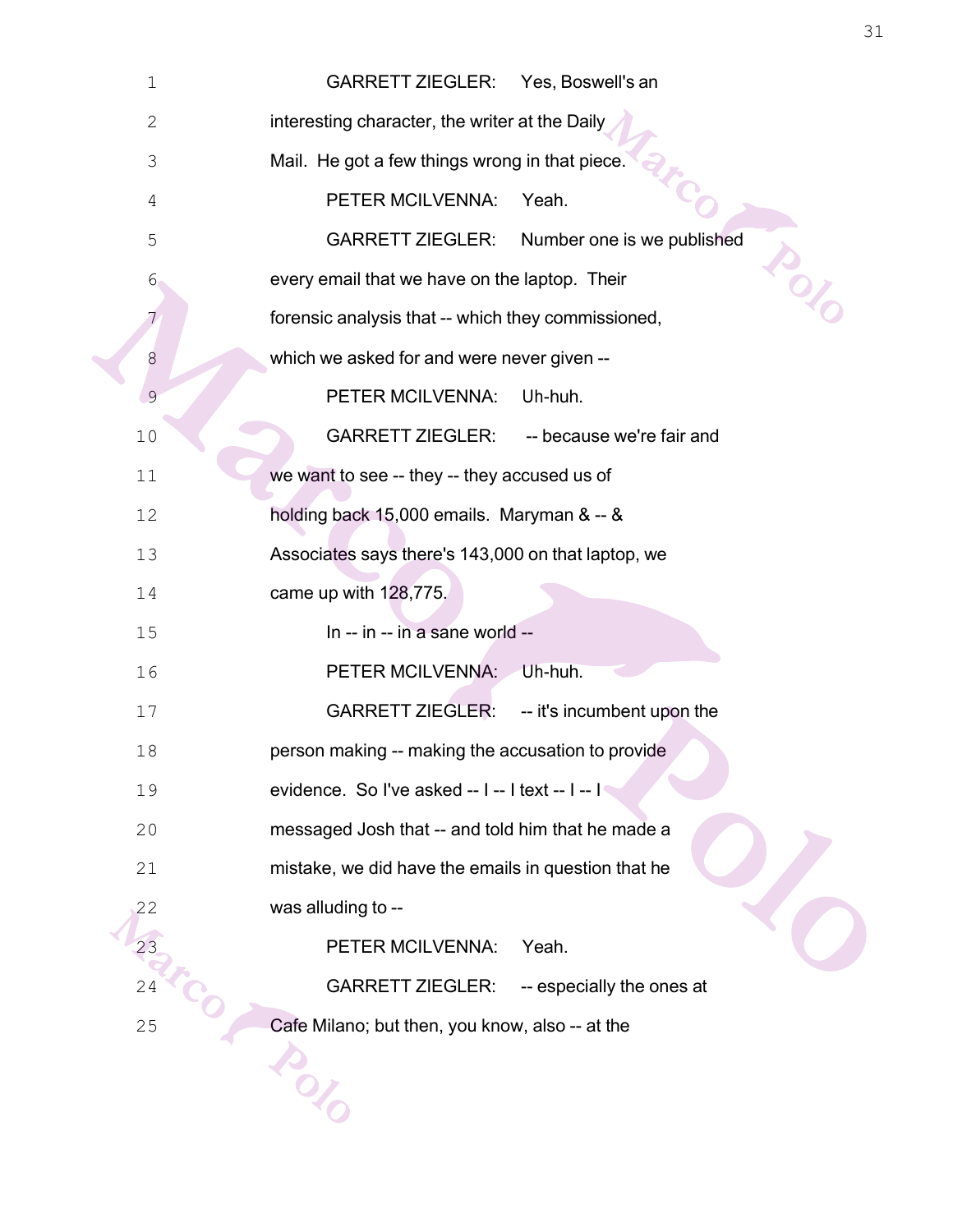| $1\,$          | same time I should say, I am appreciative for the           |  |  |
|----------------|-------------------------------------------------------------|--|--|
| $\mathbf{2}$   | article because it got us a lot of traffic. And             |  |  |
| $\mathfrak{Z}$ | that's why I created Marco Polo. I did not want it          |  |  |
| 4              | to be about me personally.                                  |  |  |
| 5              | PETER MCILVENNA:<br>Uh-huh.                                 |  |  |
| $6 \,$         | ing<br><b>GARRETT ZIEGLER:</b><br>The only thing personally |  |  |
|                | about Marco Polo is that I'm the leader of it, but          |  |  |
| 8              | it is really a group of -- of -- of dads who are            |  |  |
| $\mathfrak{S}$ | basically open-source intelligence --                       |  |  |
| 10             | PETER MCILVENNA:<br>Yep.                                    |  |  |
| 11             | <b>GARRETT ZIEGLER:</b><br>-- researchers.                  |  |  |
| 12             | PETER MCILVENNA:<br>Yeah.                                   |  |  |
| 13             | <b>GARRETT ZIEGLER:</b><br>That's very powerful because     |  |  |
| 14             | no -- there -- the -- the opportunities with                |  |  |
| 15             | open-source intelligence are huge. I mean that is           |  |  |
| 16             | at the center of the Russian collusion hoax.                |  |  |
| 17             | PETER MCILVENNA:<br>Yeah.                                   |  |  |
| 18             | <b>GARRETT ZIEGLER:</b><br>There was this firm called       |  |  |
| 19             | Fusion GPS, which you know better than me, and              |  |  |
| 20             | Orbis --                                                    |  |  |
| 21             | Uh-huh.<br>PETER MCILVENNA:                                 |  |  |
| 22             | <b>GARRETT ZIEGLER:</b><br>-- with Christopher Steele.      |  |  |
| 23             | PETER MCILVENNA:<br>Uh-huh.                                 |  |  |
| 24             | <b>GARRETT ZIEGLER:</b><br>Orbis --                         |  |  |
| 25             | PETER MCILVENNA:<br>Yeah. Yeah.                             |  |  |
|                |                                                             |  |  |
|                |                                                             |  |  |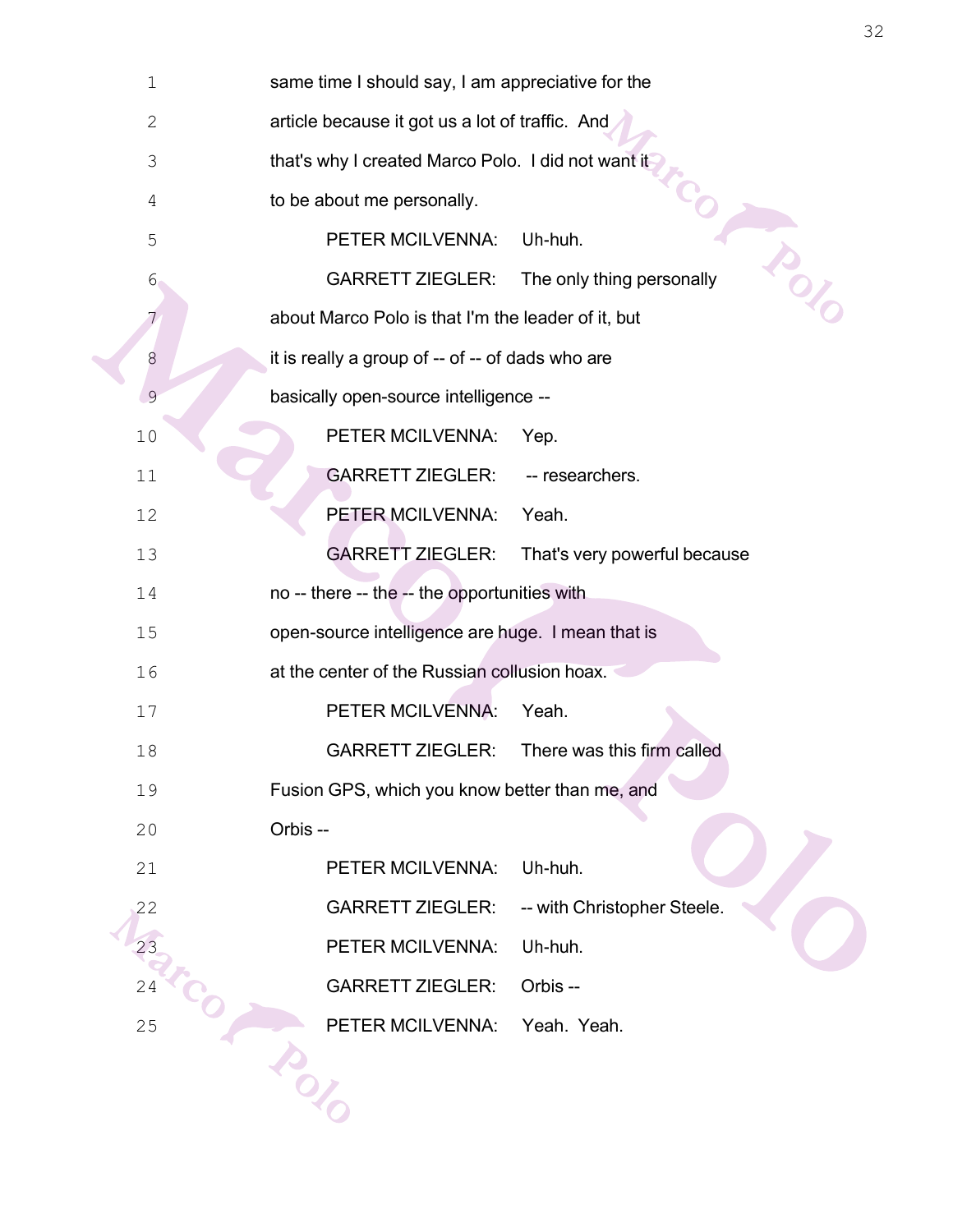| $\mathbf 1$  | <b>GARRETT ZIEGLER:</b><br>-- is at the center of our       |  |  |  |
|--------------|-------------------------------------------------------------|--|--|--|
| $\mathbf{2}$ | national controversy right now.                             |  |  |  |
| 3            | PETER MCILVENNA:<br>Yeah.                                   |  |  |  |
| 4            | <b>GARRETT ZIEGLER:</b><br>And so the right needed a        |  |  |  |
| 5            | punch back to this intelligence firm. The Israelis          |  |  |  |
| 6            | D<br>Of<br>have it with Black Cube. That is what Marco Polo |  |  |  |
| 7            | will become, it's just a matter of time; but un --          |  |  |  |
| 8            | but unlike Black Cube and Orbis and Fusion, we're           |  |  |  |
| 9            | not-                                                        |  |  |  |
| 10           | PETER MCILVENNA:<br>Uh-huh.                                 |  |  |  |
| 11           | <b>GARRETT ZIEGLER:</b><br>-- leftists.                     |  |  |  |
| 12           | PETER MCILVENNA:<br>Uh-huh.                                 |  |  |  |
| 13           | <b>GARRETT ZIEGLER:</b><br>And so, you know, we're          |  |  |  |
| 14           | going to -- we're going to try to tell the truth.           |  |  |  |
| 15           | I -- I -- they were trying to spin me, media,               |  |  |  |
| 16           | as sort of this fixer-like character who's a                |  |  |  |
| 17           | political operative. I'm not a political operative          |  |  |  |
| 18           | in any traditional sense in that I'm not a member           |  |  |  |
| 19           | of a party.                                                 |  |  |  |
| 20           | PETER MCILVENNA:<br>Yep.                                    |  |  |  |
| 21           | <b>GARRETT ZIEGLER:</b><br>I don't really campaign for      |  |  |  |
| 22           | people.                                                     |  |  |  |
|              | Yeah.<br>PETER MCILVENNA:                                   |  |  |  |
| 24           | <b>GARRETT ZIEGLER:</b><br>And I'm not a rainmaker, I       |  |  |  |
| 25           | don't go out just looking for funding for                   |  |  |  |
|              |                                                             |  |  |  |
|              |                                                             |  |  |  |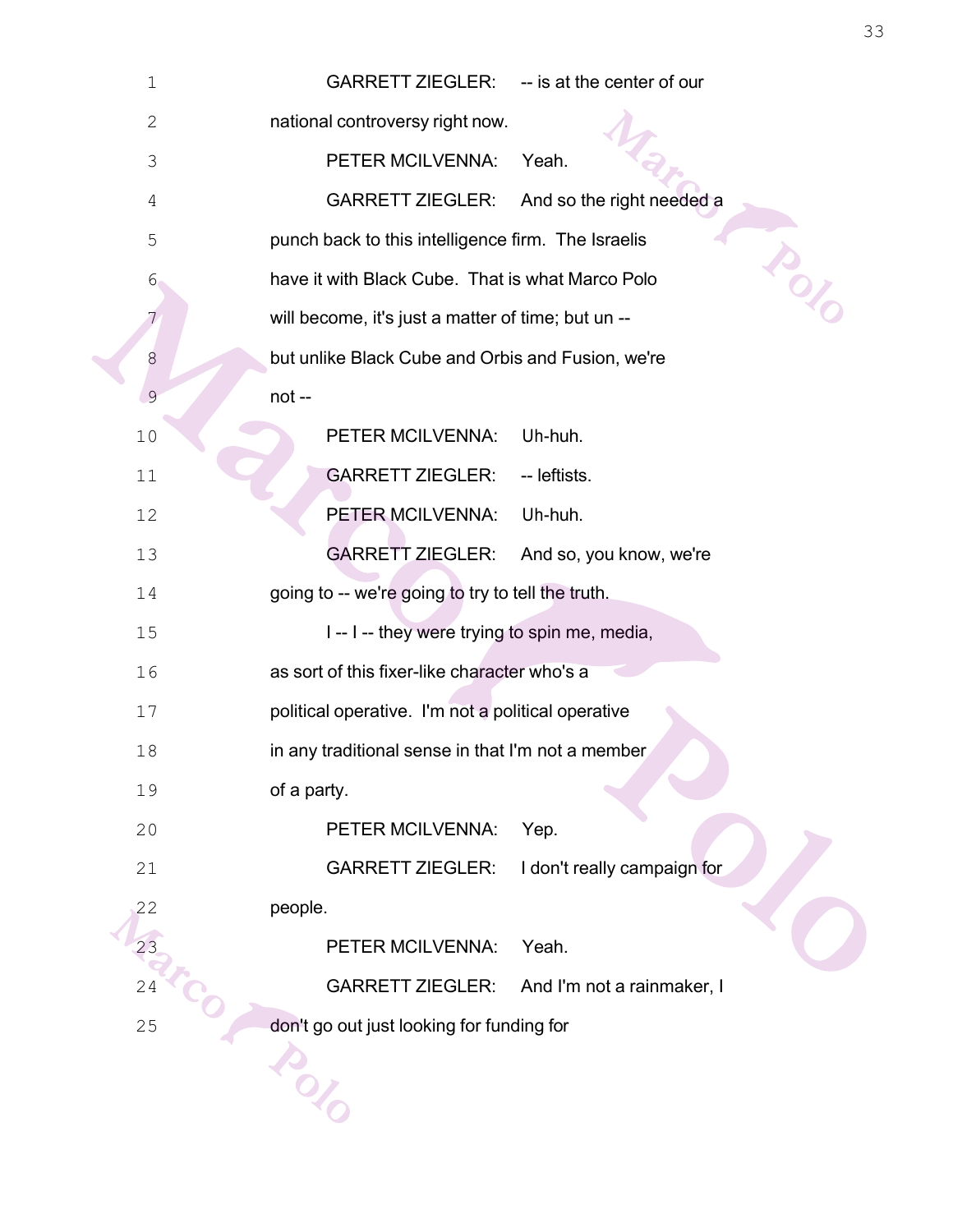| $\mathbf 1$    | candidates.                                           |                            |  |  |
|----------------|-------------------------------------------------------|----------------------------|--|--|
| $\mathbf{2}$   | Uh-huh.<br>PETER MCILVENNA:                           |                            |  |  |
| $\mathfrak{Z}$ | <b>GARRETT ZIEGLER:</b>                               | So I don't know how I'm a  |  |  |
| $\overline{4}$ | political operative other than I worked directly      |                            |  |  |
| 5              | for Donald Trump and believe in Trumpism.             | isor                       |  |  |
| $6 \,$         | PETER MCILVENNA:<br>Yep.                              |                            |  |  |
| 7              | <b>GARRETT ZIEGLER:</b><br>I love Trump --            |                            |  |  |
| 8              | Yeah.<br>PETER MCILVENNA:                             |                            |  |  |
| $\mathcal{G}$  | <b>GARRETT ZIEGLER:</b><br>-- and I believe in Trump. |                            |  |  |
| 10             | PETER MCILVENNA:<br>Yeah.                             |                            |  |  |
| 11             | <b>GARRETT ZIEGLER:</b><br>By ironically, I actually  |                            |  |  |
| 12             | believe in Trumpism more --                           |                            |  |  |
| 13             | PETER MCILVENNA:<br>Yeah.                             |                            |  |  |
| 14             | <b>GARRETT ZIEGLER:</b><br>-- which is basically      |                            |  |  |
| 15             | William McKinley for the 21st century.                |                            |  |  |
| 16             | PETER MCILVENNA:<br>Uh-huh. Uh-huh.                   |                            |  |  |
| 17             | <b>GARRETT ZIEGLER:</b><br>So.                        |                            |  |  |
| 18             | PETER MCILVENNA:                                      | Garrett, thank you so much |  |  |
| 19             | for $-$                                               |                            |  |  |
| 20             | <b>GARRETT ZIEGLER:</b><br>Yes, thank you very much.  |                            |  |  |
| 21             | PETER MCILVENNA:<br>-- your time.                     |                            |  |  |
| 22             | And our viewers can go to                             |                            |  |  |
| 23             | [marcopolousa.org] --                                 |                            |  |  |
| 24             | <b>GARRETT ZIEGLER:</b><br>Yes.                       |                            |  |  |
| 25             | PETER MCILVENNA:<br>-- and get that --                |                            |  |  |
|                |                                                       |                            |  |  |